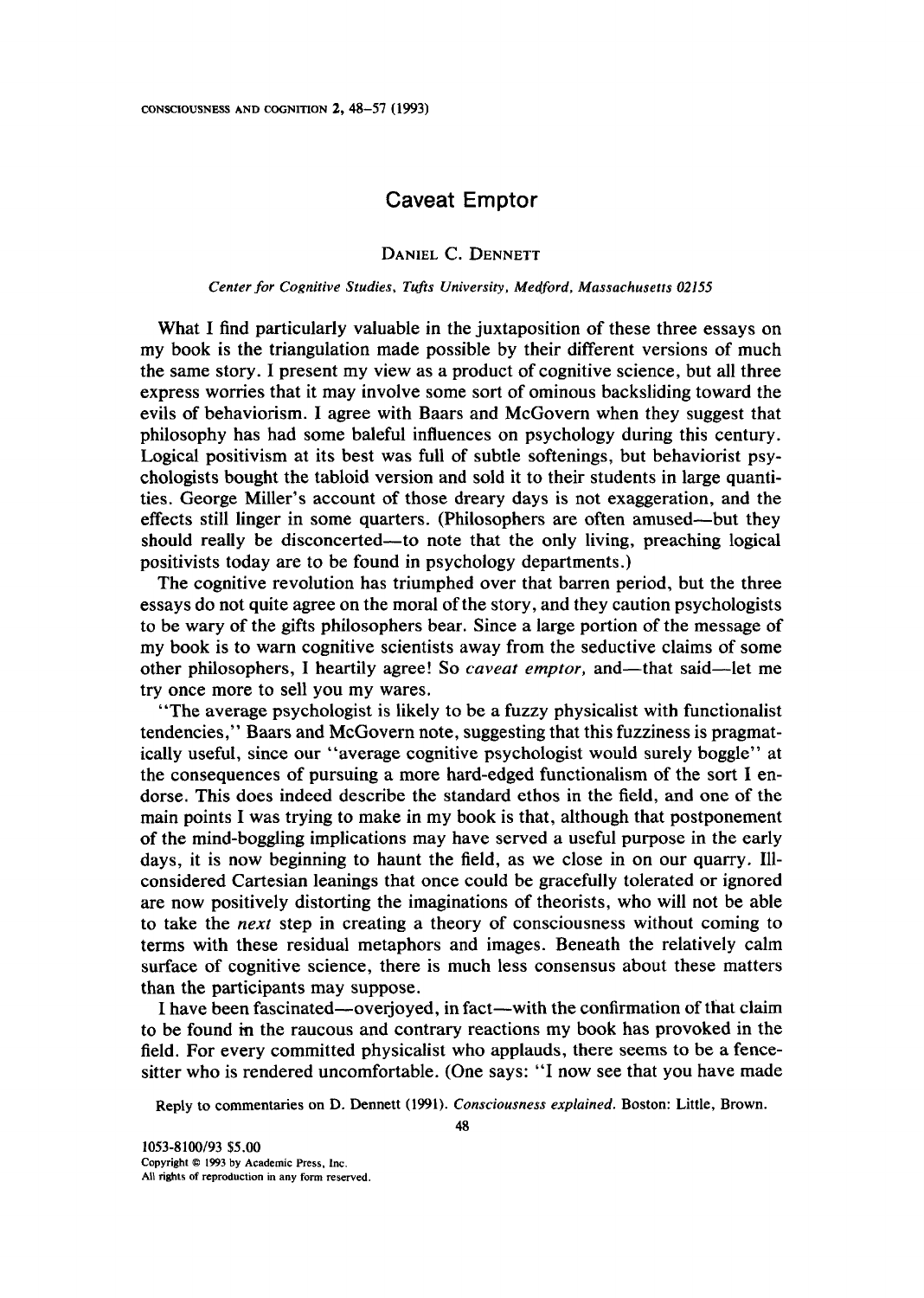a pact with the devil.") It is harder to be a good physicalist than many had thought, and confronted with the choice, some find that dualism does not look so bad to them after all. Others, such as Baars and McGovern, make it clear that they are reluctant to commit to such "radical physicalism," and still others are now self-professed Cartesian materialists, explicitly endorsing the view I claimed was only tacitly presupposed by much theorizing. Then there is Mangan, who confirms so delightfully what I have long suspected: much of the covert appeal of "cognitive science" to some people in this postbehaviorist era is that it seems to let them cling to "an educated common sense view of consciousness."

Dennett would have us give up intuitions about consciousness that are not only natural and appealing. but have already shown their "cash value' by informing a successful and stable research program.

I wonder how widespread this belief is. Far from "informing" progress in cognitive science, these intuitions have been, I argue, a chief source of artifactual puzzles. The myth that cognitive science *requires* or *confirms* the mentalistic intuitions of Granny has been vigorously fostered by Chomsky and Fodor, and a few other ideologues, and they have had their work cut out for them, over the years, deploring all the progress in cognitive science that erodes our conviction in those intuitions. (See Dennett, 1991, for a historical overview ofthis campaign.)

What would I do without Mangan! A number of critics have accused me of knocking down strawmen (in particular, my fictional character, Otto), so it is gratifying to be able to present a real, live exponent of the views I have been attacking. I especially appreciate the passion with which he expresses his opinions. I would never have dared let Otto get so het up. (Otto's words, by the way, are nearly verbatim transcriptions of discussions I had with several of the readers of the penultimate draft.) I plan to share Mangan's essay widely, since it shows the virulence of the confusions against which my theory is arrayed. Here I will concentrate on the major points he raises, but first I take pleasure in confirming one of his charges.

He accuses me of deliberately concealing my philosophical conclusions until late in the book, of creating "a presumptive mood," of relying on "rhetorical devices" rather than stating my "anti-realist" positions at the outset and arguing for them. Exactly! That was my strategy, and my conviction that it was necessary has been strengthened immeasurably by the protests of those who, like Mangan, are furious that this has foiled their attempt to head off at the pass all *consideration* of the subversive hypotheses I wanted my readers to take seriously. Had I opened with a frank declaration of my final conclusions, I would simply have provoked a chorus of ill-considered outrage, and *that* brouhaha would have postponed indefinitely any remotely even-handed exploration of the position I want to defend. The fundamental strategic idea of my book was that consciousness was a knotty problem on which no progress was being made largely because people-philosophers, mainly, but not exclusively-too impatiently demanded that one begin with a sort of Declaration of Principles, which then engendered such heated debate that one never got to see the details. So I set out deliberately to postpone philosophical reflection of such ultimate issues until I could get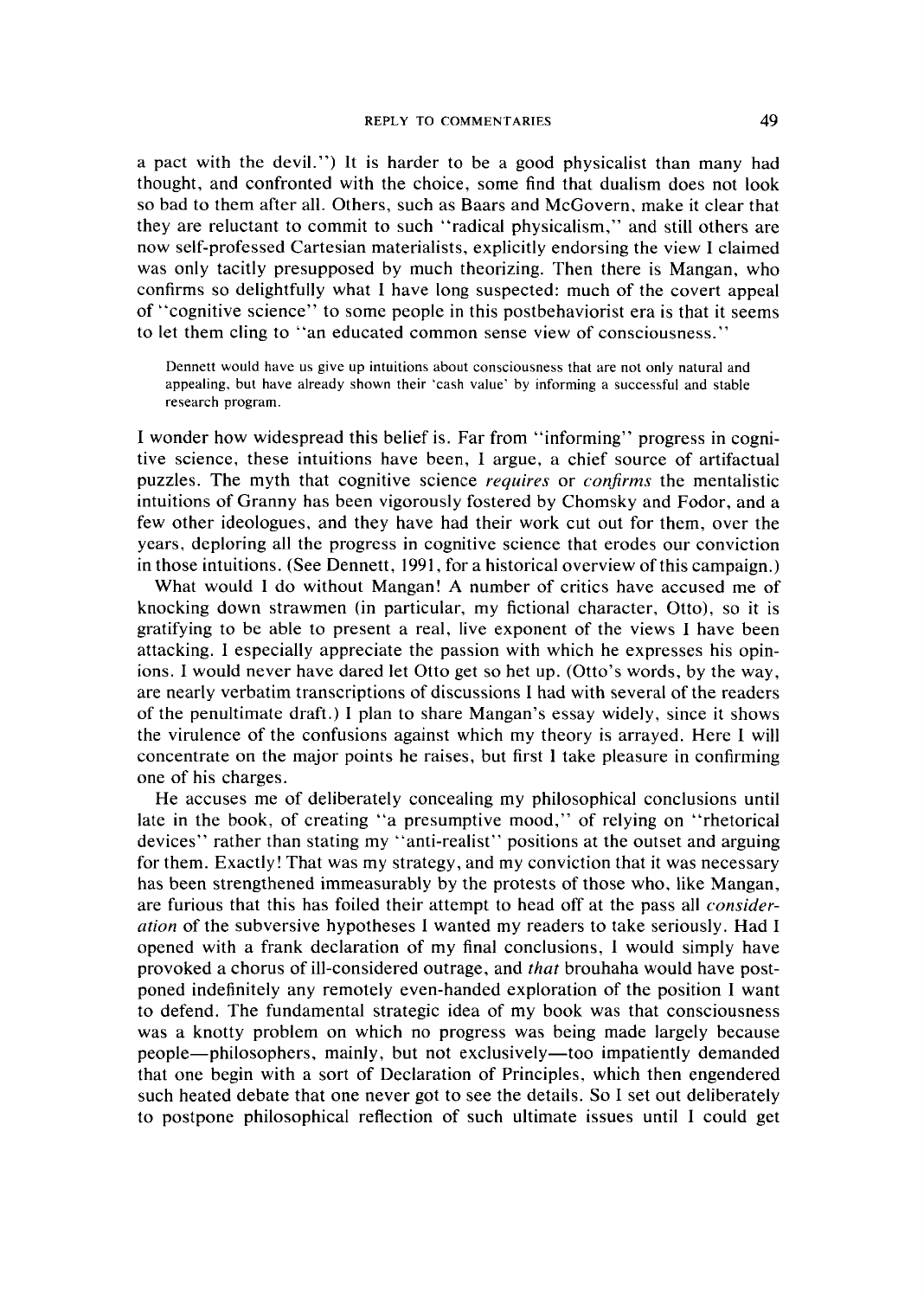enough empirical detail and theory-sketch into the arena to *shift the perspective.* Most people have a hard time taking seriously the ideas of functionalism—they just stop short at some simple-minded version of it and dismiss it with a wave of the hand. I had to try to cajole them into pausing long enough to see its strengths in detail. Mangan goes so far as to call this tactic "a kind of intellectual bait-andswitch operation," but that is an unwarranted slur. As he himself says, I announce at the outset that I will be defending a brand of functionalism, and I never, ever pretend to be engaged in any enterprise other than the one I say at the outset I am engaging in. I also warn—repeatedly, as Mangan notes—that I am setting out to subvert some of the reader's most fondly held intuitions.

Years ago John Searle felt the need to issue an explicit warning to my readers: "in these discussions, always insist on the first-person point of view. The first step in the operationalist sleight of hand occurs when we try to figure out how we would *know* what it would be like for others" (1980, p. 451). Mangan continues this tradition of the Thought Police-so worried that people will be swept up by the third-person point of view and will no longer have the critical faculties needed to cling to their cherished beliefs. From their perspective I am the sinister dope peddlar, offering free samples and saying "Try it, you'll like it!" From my perspective, I see my target audience as trapped by a tightly constructed wall of stultifying, imagination-crippling intuitions; my only hope of breaking them free is to quietly insert some subtle wedges and tap, tap, tap-until all of a sudden things give way and a new possibility can be seen. Subversive? Yes indeed, but my methods are aboveboard.

Dennett's ... heterophenomenology ... would have us slough off much useful phenomenological information, and this would encourage habits of mind that all but killed off consciousness research earlier in this century.

I go to some lengths in my book to explain that heterophenomenology is nothing other than the scientific method applied to the phenomena of consciousness, and thus the way to *save* the rich phenomenology of consciousness for scientific study. I did not invent the heterophenomenological method; I just codified, more self-consciously and carefully than before, the ground rules already tacitly endorsed by the leading researchers. I challenge Mangan to name a single respectable experiment in cognitive science that does not fit comfortably within the heterophenomenological method. We can study mental imagery, dreaming, disgust, color vision, taste, memory, and every other subjective aspect of consciousness, all without falling into the introspectionist traps that "all but killed off consciousness research earlier in this century." If Mangan thinks the cognitivist revolution against behaviorism signalled anything like a return to introspectionisrn, he should look more closely at the methods and presuppositions of contemporary research.

Consider in this regard one of the most productive and interesting controversies in cognitive science, the Pylyshyn-Kosslyn-Shepard (et al.) debates about mental imagery. The principal participants in this debate have sometimes talked past each other, but they have all recognized that here were legitimate, empirically explorable issues *that could not be settled by just taking subjects at their word.*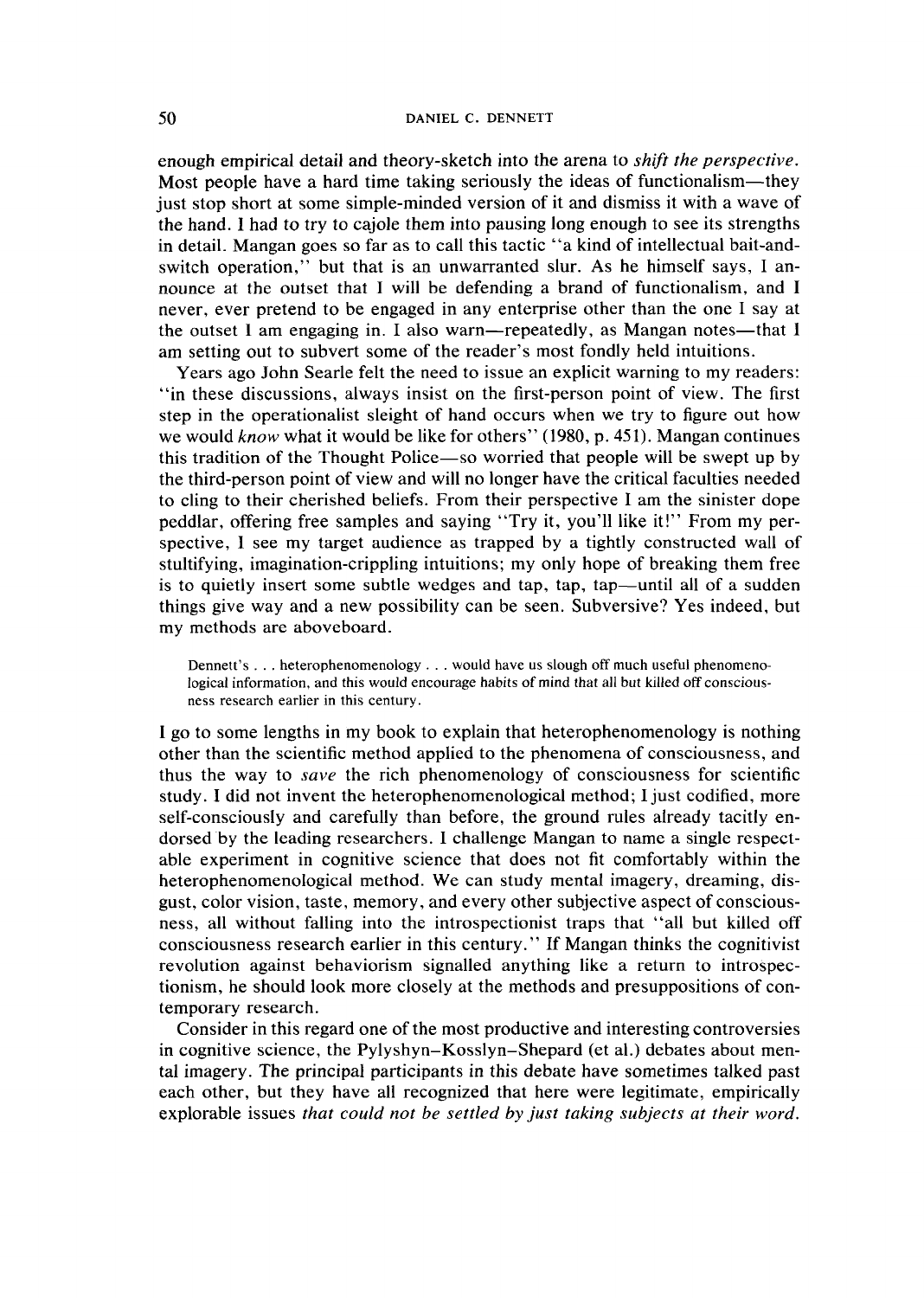Pylyshyn knew that it *seemed* to subjects as if they were rotating mental images (for example), but he insisted—and Kosslyn and Shepard agreed—that that was not conclusive. (Reports about conscious experiences made by human subjects are, as Mangan says, the "primary data" in consciousness research, but that means just what it says: the reports *are* the *data-they* are not reports *of* data.) Whether there *really were* mental images was something to be settled by coming up with theories that (1) honored the heterophenomenology of subjects (by taking on the burden of explaining why it seemed to subjects the way it did) while (2) differing precisely on which features or elements of that heterophenomenology were taken seriously in models of internal process. Different models made different predictions that could be tested. Good, objective science made out of subjective raw materials—the essence of cognitive science. The controversies were there before I came along. I did not create the doubts that Mangan finds so subversive; I just described the neutral ground from which to explore them.

Mangan does not want neutrality; he wants a commitment *in advance* to the reality of a certain class of objects. He claims to detect a shift in my book "to the point that we are told that even experimentally controlled, quantitative and reliable reports about our inner life ... are to be taken as wildly *[sic]* dubious, although not, perhaps, utterly false." But heterophenomenology truly is neutral, and so it should be. The systematic neutrality of heterophenomenology is not our normal interpersonal mode, as I point out, and it is amusing to note that Mangan is described in anticipation in my book:

Any subject made uneasy by being granted this constitutive authority might protest: "No. really! These things I am describing to you are *perfectly real.* and have exactly the properties I am asserting them to have!" (p. 83).

And, true to form, I reply that I do not for a moment doubt Mangan's sincerity. I include it as part of what must be explained by any theory of his consciousness. Mangan misses the import of my comparison to anthropology. I do allow "ontological conclusions" to be drawn in the end; consider the ontological conclusions I claim are open for the anthropologists to make about Feenoman: (1) he is real, but just an ordinary mortal, (2) he is *just* a figment of the believers' imaginations, and even (3) he is a real divinity. One does not want to start with the *presumption* that  $(3)$  is going to be confirmed—that is the neutrality of science in action. We *should* refuse to "go along with the standard realist transition" in this case, for this is no more a "standard" case than Feenoman is. Applied to phenomenology, we do not want to start with the presumption that every *apparent* object and feature of our conscious lives is *really there-a* real element of experience. And I do give examples of how we can sometimes "move from heterophenomenology back to real experiences," summarized in the passage that to Mangan's overheated imagination appears to be a "begrudging" admission. As I say, "Sometimes the unwitting fictions we subjects create can be shown to be true after all ..."

Toribio expresses a more cautious (but less clear) skepticism about the limitations of heterophenornenology. She distinguishes externalism from the thirdperson point-of-view by declaring that the former is silent about "internal struc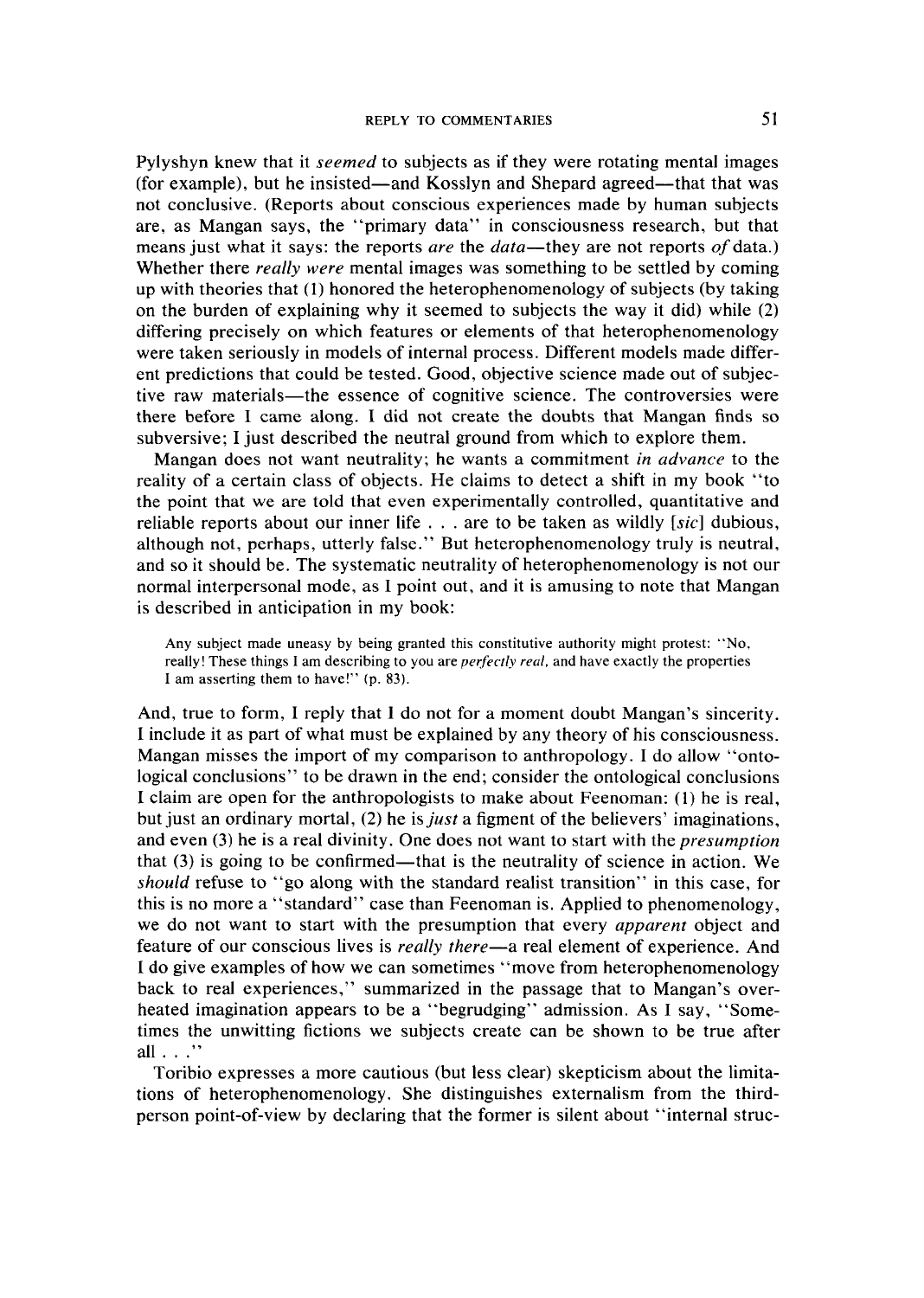ture ," but I find the distinction problematic when we turn to ask: what sort of internal structure is at issue? Consider the notoriously externalist Turing test. It is routinely challenged, as Toribio notes, by the utterly imaginary-as she says "(in)famous"-possibility of giant look-up tables. Turing knew perfectly well that no such internal structure was *actually* possible. He knew that the only way a finite, compact entity could pass his test would be by containing structures that *composed* their responses on the fly, in real time. And such composition, if it was to be appropriately responsive to its input, would (barring miraculous coincidence) *have* to be accomplished by structures that somehow usably reflected the meanings of the inputs and outputs, that represented features of the world, etc. So the Turing test *indirectly* constrains internal structure: an intelligence can be of any structure whatever just so long as it makes use of an articulated and accessible representation of the world and the meanings of its interactions with that world. Now is this still an externalist view or did Turing come up with an elegantly minimal way of imposing the right internalist constraint-neither too lax nor too "chauvinistic?"

Another way of asking this question-and getting clearer about what Toribio means by "internal" and "subjective"-is this: does a zombie have real subjectivity in virtue of having such an internal structure? I say yes, but I take Toribio to claim, via her Guinness example, that I am unable to support this answer because my model, lacking detail about just how the mechanisms underlying the virtual machine do their work, is not yet able to *explain* the relation between the lower and higher levels. She says: "But we do not know why those physical mechanisms have as a result such-and-such phenomena—consciousness instead of completely different ones."

I grant that my sketch lacks details-on purpose. I deliberately backed offfrom a lot of the details I could have provided, for two reasons:

(1) I would not want to be "hung" for the wrong options. This is a familiar tactic in science, not just a philosopher's move.

(2) My larger purpose was to create a new vision, and for many people, too many details get in the way of seeing a new vision. You can't please everybody.

But even so, I think there is enough detail in my model to respond directly to Toribio's challenge. I offer, in effect, explanations of *why* a zombie organized in accord with my model would "experience" color phi, or metacontrast, under the conditions that we experience these phenomena. Moreover, the ground is laid for explaining why zombies would exhibit the same reactions to Guinness as regular folk do. (Ah, but does what goes on inside them have the same features? Yes, if the features in question are those structural features that must be there to give the zombies their dispositional similarity to us in a nonmiraculous way. Pray what other internal features did you have in mind?) Or consider one of my favorite examples of third-person cognitive science defying the "upwards opacity" (as Wilks calls it) of conscious experience: Ramachandran's (1987) invention of a new kind of paradoxical motion, never experienced before. Appreciating something about the different roles played by the magnocellular and parvocellular pathways in the visual system, he predicted that under conditions of isoluminence , he could make a stationary blotch of color "move" without changing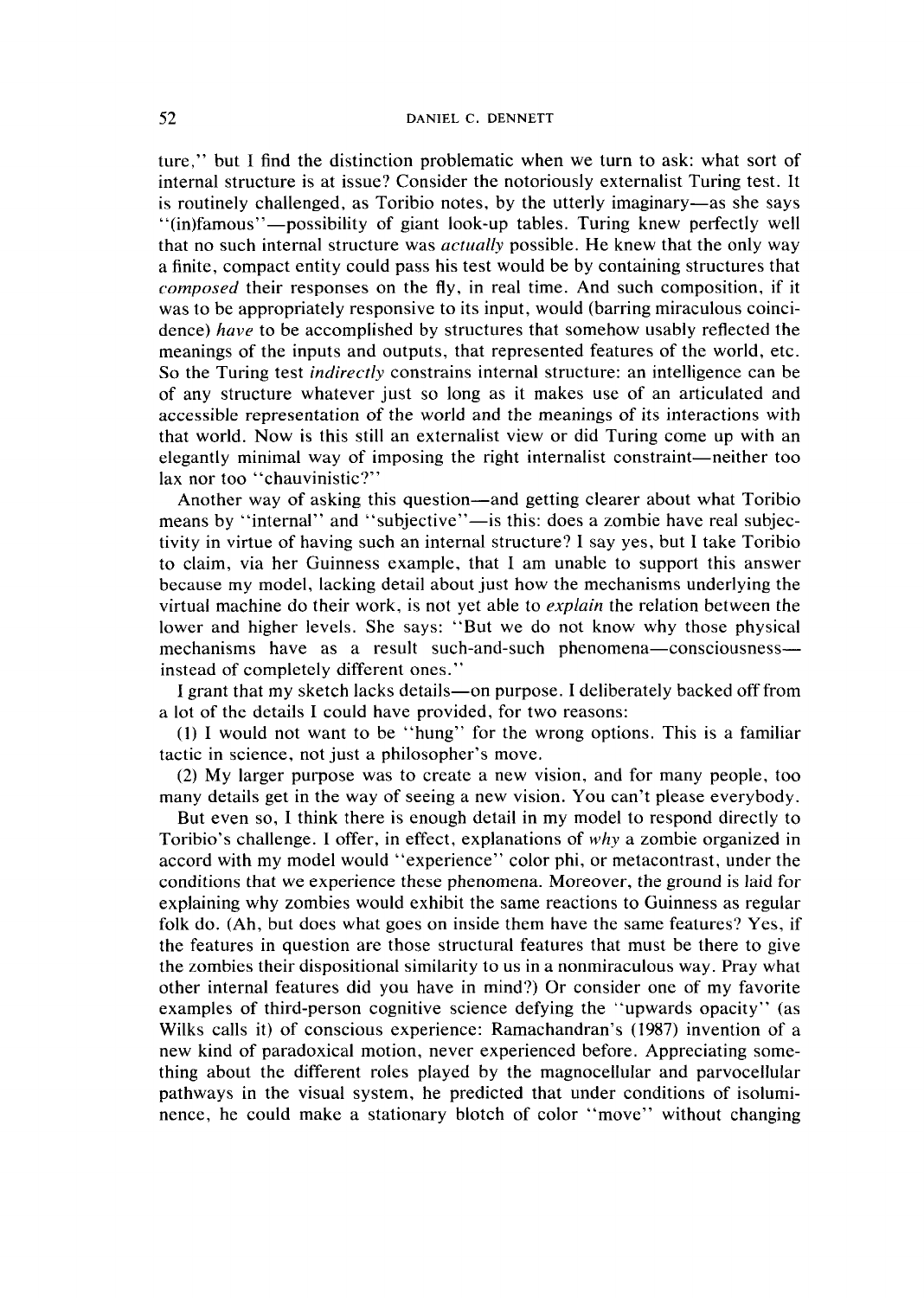location. Here we do not just explain previously known phenomenology; we predict unexpected phenomenology. Just as organic chemists have recently synthesized novel organic molecules, predicting some of their macroproperties in advance, Ramachandran has synthesized novel phenomenology-a telling demonstration that our explanations are not all mere correlations. Ramachandran's demonstration is particularly telling because of its use of physiological detail, and if this is all Toribio is asking for, I readily acknowledge that we should ask for more, and more-much more than I have provided in my sketch. But my point remains that all this can be accomplished within the (familiar, already adopted) constraints of heterophenomenology; the only *internal* matters we need attend to are those objectively discernible happenings in the brain.

It is interesting to compare Baars and McGovern to Mangan on the zombie question. In different ways they wish the issue did not come up. Mangan deplores my insistence on maintaining neutrality regarding the consciousness of talking robots, while Baars and McGovern urge that "we can develop ideas about consciousness much more easily" if we set aside the zombie question while pursuing the method of contrastive analysis restricted to everyday human beings. I agree that contrastive analysis of the sort they describe is an excellent method. I join them in recommending it, and I also recommend that they simply ignore anybody who claims that it is a defect of their method that it would be unable to distinguish conscious beings from zombies if such there be. As Baars and McGovern note, in my role as philosopher I am professionally obliged to respond to these objections, but the rest of you may avert your eyes-or be spectators if you have a taste for these blood sports. But just bear in mind that it is not serious, no matter how loud the contestants yowl.

Do you know what a zagnet is? It is something that behaves exactly like a magnet, is chemically and physically indistinguishable from a magnet, but is not really a magnet! (Magnets have a hidden essence, I guess, that zagnets lack.) Did you know that physical scientists adopt methods that do not permit them to distinguish magnets from zagnets? Are you shocked? Do you know what a zombie is? A zombie is somebody (or better, something) that behaves exactly like a normal conscious human being and is neuroscientifically indistinguishable from a human being, but is not conscious. I do not know anyone who thinks zagnets are even "possible in principle" and I submit that cognitive science *ought* to be conducted on the assumption that zombies are just as empty a fiction. If instead we start out with the contrary assumption that the zombie hypothesis is serious, we may be honoring an intuition that is "natural and appealing," but its "cash value" to cognitive science to date has been zero, and now it promises to put us in the red unless we abandon it.

Certainly the most useful exposure of covert Cartesianism in Mangan's essay is his discussion of consciousness as a medium. He is right on target about the intuition I want people to reject, and then, bless him, he defends it explicitly. Consciousness, he proposes, is "a distinct information-bearing medium." He points out that there are many physically different media of information in our bodies: the ear drum, the saline solution in the cochlea, the basilar membrane, each with its own specific properties, some of which bear on its capacity as an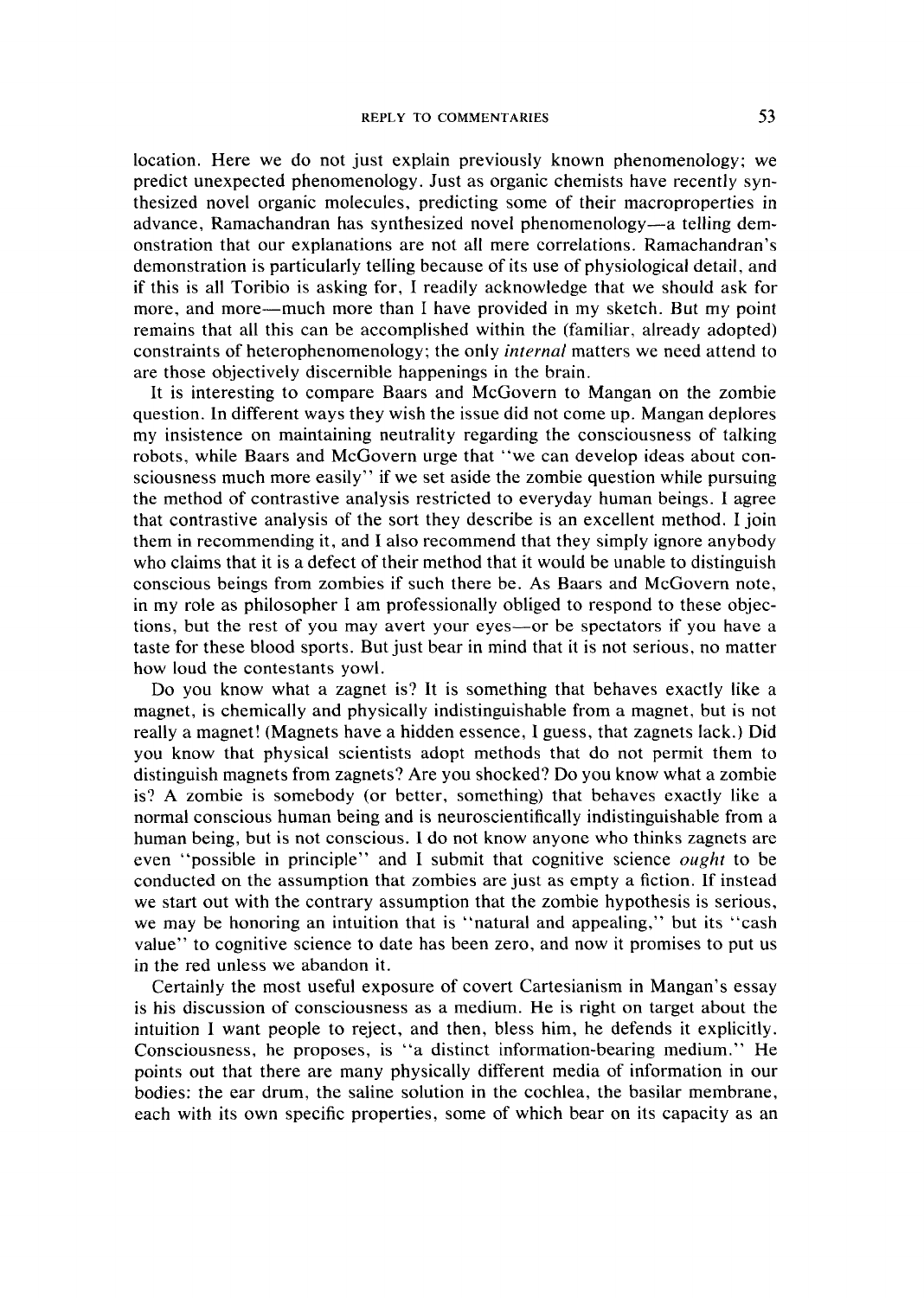information medium (e.g., the color of the basilar membrane is probably irrelevant, but its elasticity is crucial). "If consciousness is simply one more information-bearing medium among others, we can add it to an already rather long list of media without serious qualms."

But now consider: all the *other* media he mentions are *fungible* (replaceable in principle without loss of information-bearing capacity, so long as the relevant physical properties are preserved).' As long as we are looking at human "peripherals" such as the lens of the eye, or the retina, or the auditory peripherals on Mangan's list, it is clear that one could well get by with an artificial replacement. So far, this is just shared common sense; I have never encountered a theorist who supposed an artificial lens or even a whole artificial eye was impossible; getting the artificial eye to yield vision *just* like the vision it replaces might be beyond technological feasibility, but only because of the intricacy or subtlety of the information-bearing properties of the biological medium.

And here is Mangan's hypothesis: when it comes to prosthetic replacements of media, all media are fungible in principle *except one:* the privileged central medium of consciousness itself, the medium that "counts" because representation in *that* medium is conscious experience. What a fine expression of Cartesian materialism! I wish I had thought of it myself. Now neurons are, undoubtedly, the basic building blocks of the medium of consciousness, and the question is: are they, too, fungible? The question of whether there could be a conscious silicon-brained robot is really the same question as whether, if your neurons were replaced by an informationally equivalent medium, *you* would still be conscious. Now we can see why Mangan, Searle, and others are so exercised by the zombie question: they think of consciousness as a "distinct medium," not a distinct system of content that could be realized in many different media.

Is consciousness-could consciousness be-a distinct medium? Notice that although *light* is a distinct medium, *vision* is not; it is a distinct content system (a distinct information system) that could in principle be realized in different media. What makes something vision is that it carries information about distal objects and properties via the peripheral *transduction* of electromagnetic radiation in the "visible spectrum"-you leave the light at the doorway, in other words. What makes something audition is that its content arrives via sound waves (but is then transduced and processed in media that are in principle fungible). The content systems of vision and audition have different logical spaces (and are different in different species, of course), due to the specific information-bearing properties of the initial media (light and sound waves) and the different physical structures that happen to be employed by different brains.

But someone might want to object that this leaves out something crucial: there

<sup>&</sup>lt;sup>1</sup> *Fungibility* is a term from the law. Most debts are fungible. If I borrow \$5 from you, I can repay the debt with *any* 5 dollar bills (or 20 quarters or ... ), but some loans are not fungible: if you loan me your Cezanne landscape, I must return *that very one,* not another painting of similar market value, or even another Cezanne of similar aesthetic value. The term is an etymological cousin of *Junctionalism* (via *fungor,* to perform) and nicely captures the hallmark of functionalism, its commitment, at some level, to multiple realizability. As Block and others have noted, functionalism is a *kind* of behaviorism: handsome is as handsome does.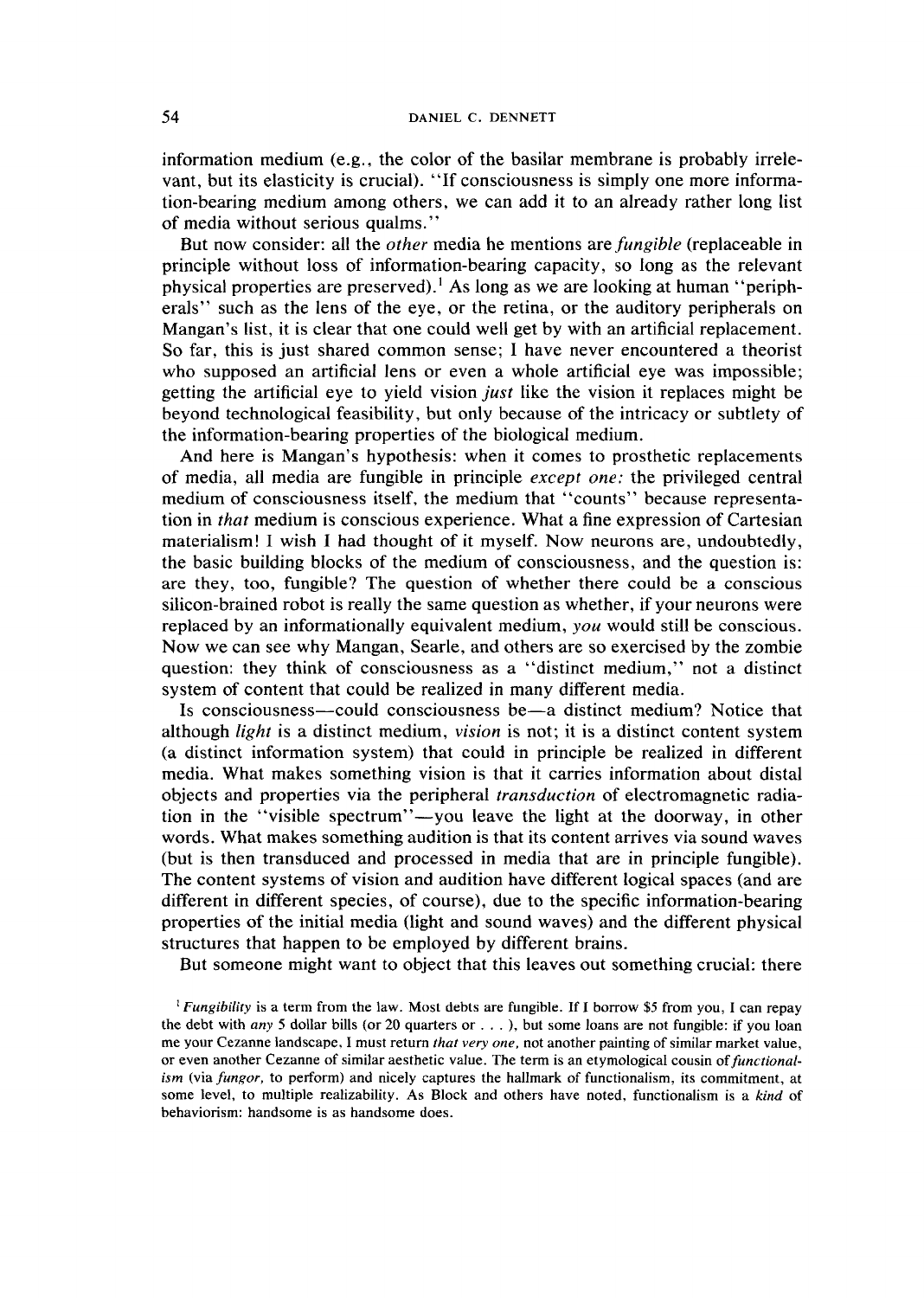is not really any vision or audition at all—not any *conscious* vision or audition until the information that moves through the fungible peripheral media eventually gets put into the "distinct medium" of consciousness. This is the essence of Cartesianism-Cartesian materialism if you think there is something special about a particular part of the brain (so special that it is not fungible, even in principle), and Cartesian dualism if you think the medium is not just one more physical medium. The alternative hypothesis, which looks pretty good, I think, once these implications are brought out, is that, first appearances to the contrary, consciousness *itself* is a content system, *not* a medium. And that, of course, is why the distinction between a zombie and a really conscious person lapses, since a zombie has (by definition) exactly the same content systems as the conscious person.

Finally, Mangan provides a vivid example of a familiar Janus-faced reaction to my book: "Ho hum, what else is new?" accompanied by remarks that manifest either outrage or a bland failure to distinguish the crucial theses-or both! We have already noted the outrage; here is the bland failure:

Multiple Drafts turns out to largely refer to unconscious processes.

That's how it turns out? No, that's the assumption that was made, tacitly, by all those sources who had uncovered various elements of the Multiple Drafts model, but not seen their implications. As Mangan's review of Neisser, Mandler, and others makes plain, there is nothing original about the idea of multiple concurrent unconscious processes or its contrast with serial processes. But almost everyone who has adopted or even contributed to that vision has operated under the (usually tacit) presumption that these parallel processes then *send their results to* some more central *conscious* arena of serial activity. That is the assumption that is attacked by the Multiple Drafts model, which *is* a model of conscious events, not their unconscious "predecessors." Since the Multiple Drafts model is a model of consciousness, it is new and revolutionary not just to me (as Mangan suggests), but to those who shared some of the ideas in it but who thought of them as referring only to unconscious precursors of "later" or "more central" conscious events.

The recognition of this novelty is manifested in the opposition (or even just skepticism) expressed in response to the pivotal implication of the Multiple Drafts model: since there is no finish line, there is no fact of the matter to distinguish Orwellian from Stalinesque content revisions. Almost no one finds this to be old hat! Baars and McGovern see this as a typical philosopher's "impossibility proof" and hence as a "verificationist" move that should be resisted with the usual "realist" defiance, but that is not the only way to conceive of the proposal I have made, nor is it the right way. Consider the following case:

You go to the racetrack and watch three horses. Able. Baker and Charlie, gallop around the track. At pole 97 Able leads by a neck; at pole 98 Baker, at pole 99 Charlie, but then Able takes the lead again, and then Baker and Charlie run ahead neck and neck for awhile, and then, eventually, all the horses slow down to a walk and are led off to the stable. You recount all this to a friend, who asks "Who won the race?" and you say, "Well, since there was no finish line, there's no telling. It wasn't a real race, you see, with a finish line. First one horse led and then another, and eventually they all stopped running." The event you witnessed was not a real race, but it was a real event-not some mere illusion or figment of your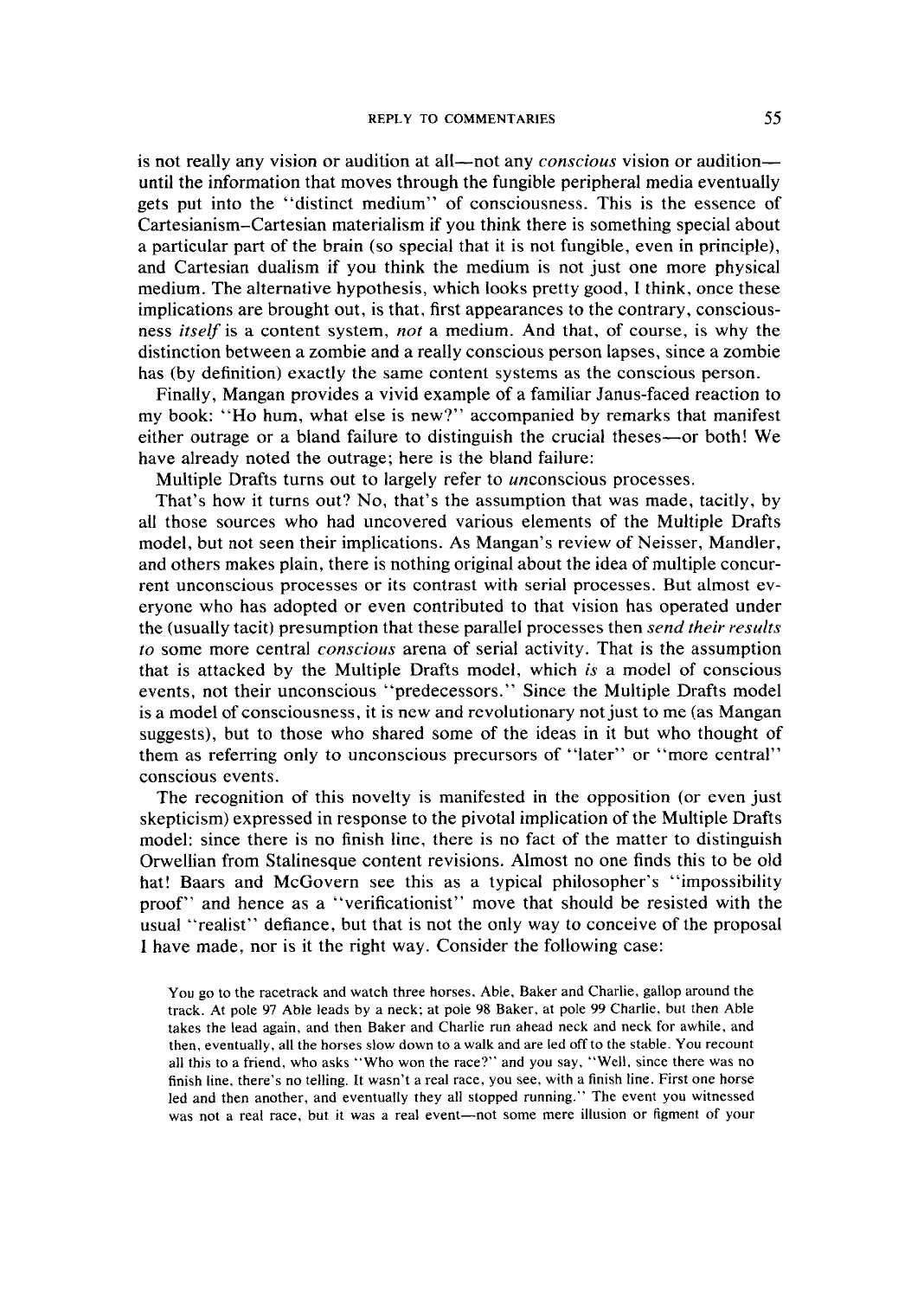imagination. Just what kind of an event to call it is perhaps not clear. but whatever it was. it was as real as real can be.

Notice that verificationism has nothing to do with this case. You have simply pointed out to your friend that since there was no finish line, there is no fact of the matter about who "won the race" because there was no race. Your friend has simply attempted to apply an inappropriate concept to the phenomenon in question. That is just a straightforward logical point, and I do not see how anyone could deny it. You certainly do not have to be a verificationist to agree with it. I am making a parallel claim: the events in the brain that contribute to the composition of conscious experiences all have locations and times associated with them, and these can be measured as accurately as technology permits, but if there is no finish line in the brain that marks a divide between preconscious preparation and the real thing—if there is no finish line relative to which preexperienced editorial revision can be distinguished from postexperienced editorial revision the question of whether a particular revision is Orwellian or Stalinesque has no meaning.

It is not that "the time when the stimulus becomes conscious is forever impossible to know" (Baars and McGovern, 1993) but rather that the definite description "the time when the stimulus becomes conscious," like "the time at which Able won" or "the amount of time by which Able beat Charlie" has no referencedespite first appearances. We can certainly time the arrival of each horse at the track, and at each location on the track, and we can time the onset and duration of each horse's period of being in the lead. As we scan these lists of times, none of them can be picked out as the time at which any horse "finished." In parallel fashion, we can time the arrival at the retina of a simulus pattern, the various transductions, reactions, decisions, revisions, bindings, rebindings to the effects of other stimulus patterns, until the trail fades in one sort of quiescence or another, but unless we can motivate the drawing of a line (marking a "change of media" in Mangan's terms) across that sequence of events as the line marking the onset *of consciousness* of the content in question, "the time at which the stimulus becomes conscious" is an empty definite description.

Now here is where push comes to shove. Some people are so sure that there *has* to be a fact of the matter about "the time when the stimulus became conscious" that they are willing—indeed eager—to suppose that there is such a line to be drawn in space and time. To them I say: show us where and why to draw this line. I am claiming that there is no scientific ground for it, but only an ancient (Cartesian) prejudice. I think we *already* know enough about the brain (and the various psychological phenomena I discuss under this heading) to disconfirm this hunch, so I view the Multiple Drafts hypothesis as not only testable but tested (in this minimal, but crucial, regard—the many details of nonsketchy versions of the hypothesis await formulation and testing).

Baars and McGovern suggest something different: that results such as Libel's shed light on the hypothesis. Libet's interpretations of his experiments, however, have always been question-begging and sometimes even self-contradictory. He has recently (CIBA Foundation workshop, London, June, 1992, forthcoming)